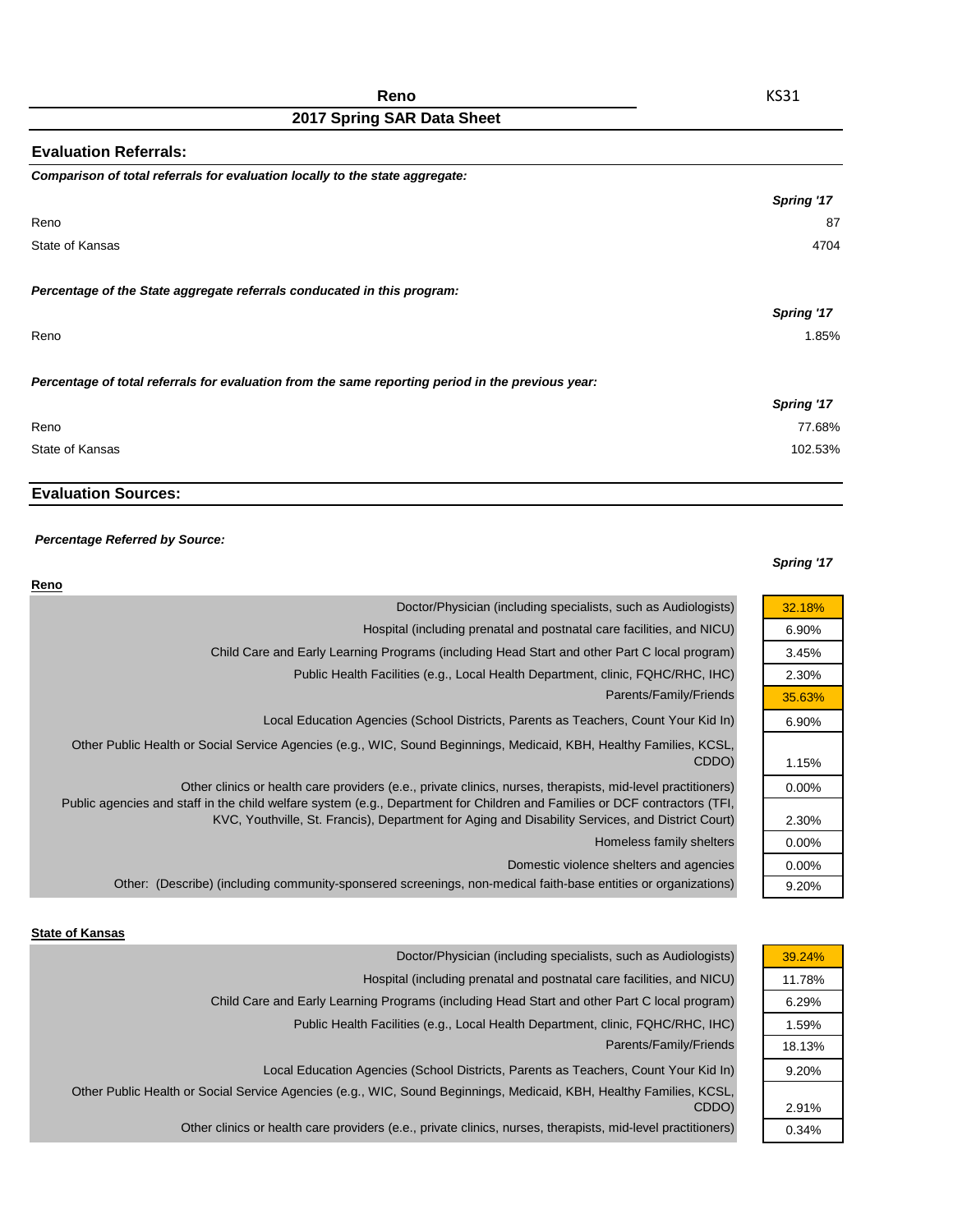| KVC, Youthville, St. Francis), Department for Aging and Disability Services, and District Court)               | 7.99%                |
|----------------------------------------------------------------------------------------------------------------|----------------------|
| Homeless family shelters                                                                                       | 0.02%                |
| Domestic violence shelters and agencies                                                                        | 0.00%                |
| Other: (Describe) (including community-sponsered screenings, non-medical faith-base entities or organizations) | 2.49%                |
| Total referred but not evaluated:                                                                              |                      |
|                                                                                                                | Spring '17           |
| Reno<br>State of Kansas                                                                                        | 27<br>1583           |
|                                                                                                                |                      |
| Percentage of referrals that were not evaluated:                                                               |                      |
| Reno                                                                                                           | Spring '17<br>31.03% |
| State of Kansas                                                                                                | 33.65%               |
| Percentage of reasons for not completing evaluations:                                                          |                      |
|                                                                                                                | Spring '17           |
| Reno                                                                                                           |                      |
| <b>Family Declined</b>                                                                                         | 14.81%               |
| Moved                                                                                                          | 7.41%                |
| <b>Could Not</b>                                                                                               |                      |
| Locate Family                                                                                                  | 29.63%               |
| In Process                                                                                                     | 48.15%               |
| Other                                                                                                          | 0.00%                |
|                                                                                                                |                      |
| State of Kansas                                                                                                |                      |
| <b>Family Declined</b>                                                                                         | 24.64%               |
| Moved                                                                                                          | 3.60%                |
| <b>Could Not</b>                                                                                               |                      |
| Locate Family                                                                                                  | 22.17%               |

**Timelines:**

| Local Program Proportionate Size Comparison:                  |            |
|---------------------------------------------------------------|------------|
|                                                               |            |
| State of Kansas                                               | 19.17%     |
| Reno                                                          | $0.00\%$   |
|                                                               | Spring '17 |
| Percentage of IFSPs not developed within the 45-day timeline: |            |
| State of Kansas                                               | $0.00\%$   |
|                                                               |            |
| Reno                                                          | $0.00\%$   |
|                                                               | Spring '17 |
| Percentage of referrals not meeting seven-day timeline:       |            |

In Process  $\frac{49.59\%}{0.00\%}$ 

 $0.00%$ 

# *Six-Month Cumulative Count Spring '17* Reno 218 State of Kansas 7314